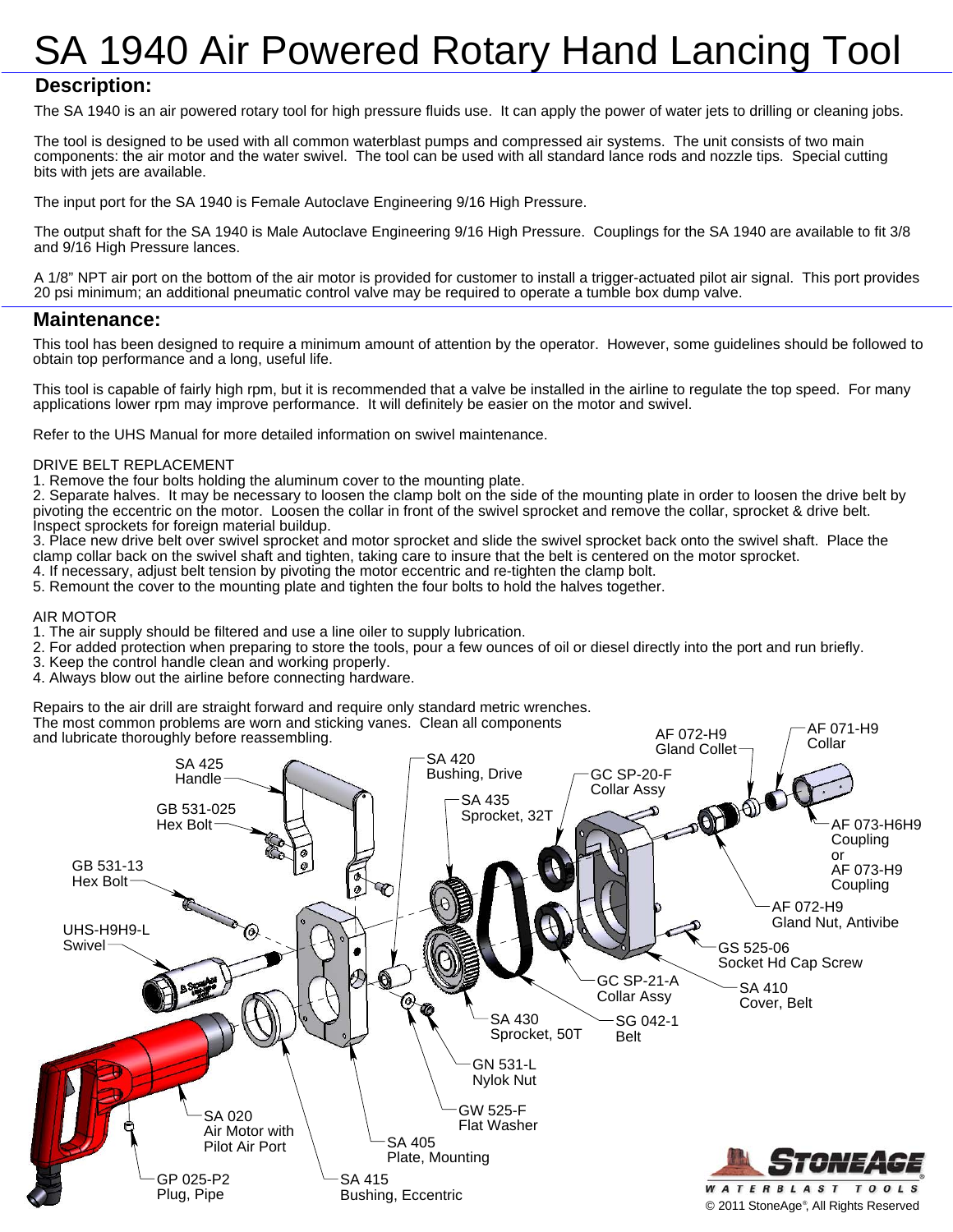Form A221 Dated 11/89



## **INSTRUCTIONS**

For No's: 1464, 1465, 1466, 1467 **SIOUX 3/8" & 1/2" AIR DRILLS** 



#### **AIR SUPPLY**

The tool is designed to operate at approximately 90 pounds per square inch air pressure at the inlet. A  $7\frac{1}{2}$  h.p. compressor at 100 lbs. per sq. in. with an air tank of 60 gal. or larger is re-<br>commended. Pipe and fittings should be a minimum of  $\frac{1}{2}$  inch diameter. The above illustration gives additional information. Note that hose fittings must have inlet holes 9/32 inch or larger. The tool is designed for use with filter and lubricator.

#### **LUBRICATION**

Fill the lubricator with Sioux No. 288 Air Motor Oil and set lubricator to 1-2 drops per minute. The gear case is filled with  $\frac{1}{2}$  oz. of Sioux No. 1207 Grease. Replace grease if necessary after 100 hrs. of operation.

#### PLACING TOOL IN OPERATION

Drain water from the air compressor and blow condensation from the air lines before each day's operation.

Place 20 to 30 drops of Sioux No. 288 Air Motor Oil into the 3% inch inlet hose before using and twice daily thereafter.

#### **LOSS OF POWER**

Filter and inlet screen clogged. Use of fittings with too small an inlet. Use of an undersize hose. Loss of air pressure. Dirt in the tool.

Tool not lubricated.

Stuck governor.

Worn motor parts (vanes, end plates, cylinder) vanes worn to 13/32 inch in depth should be replaced.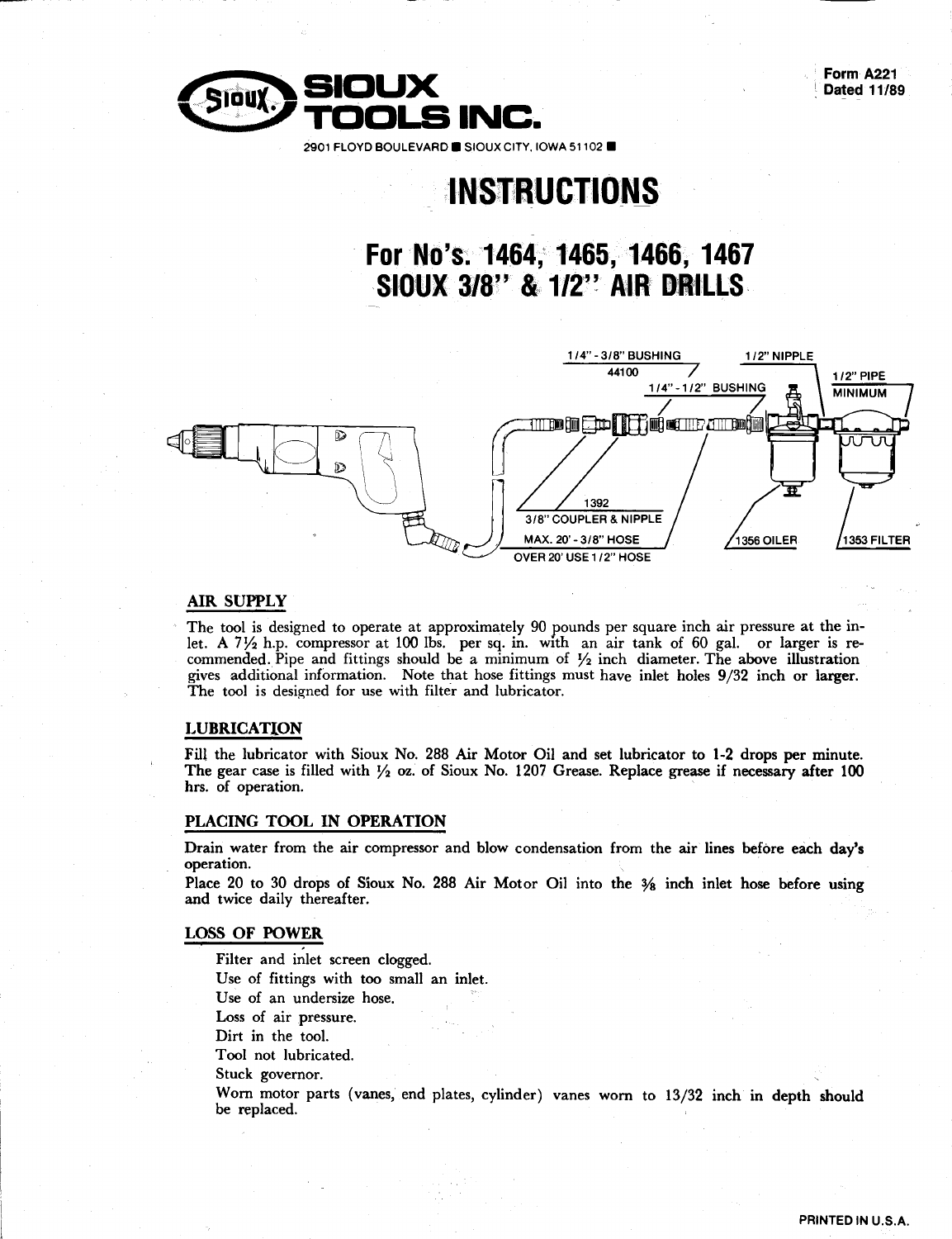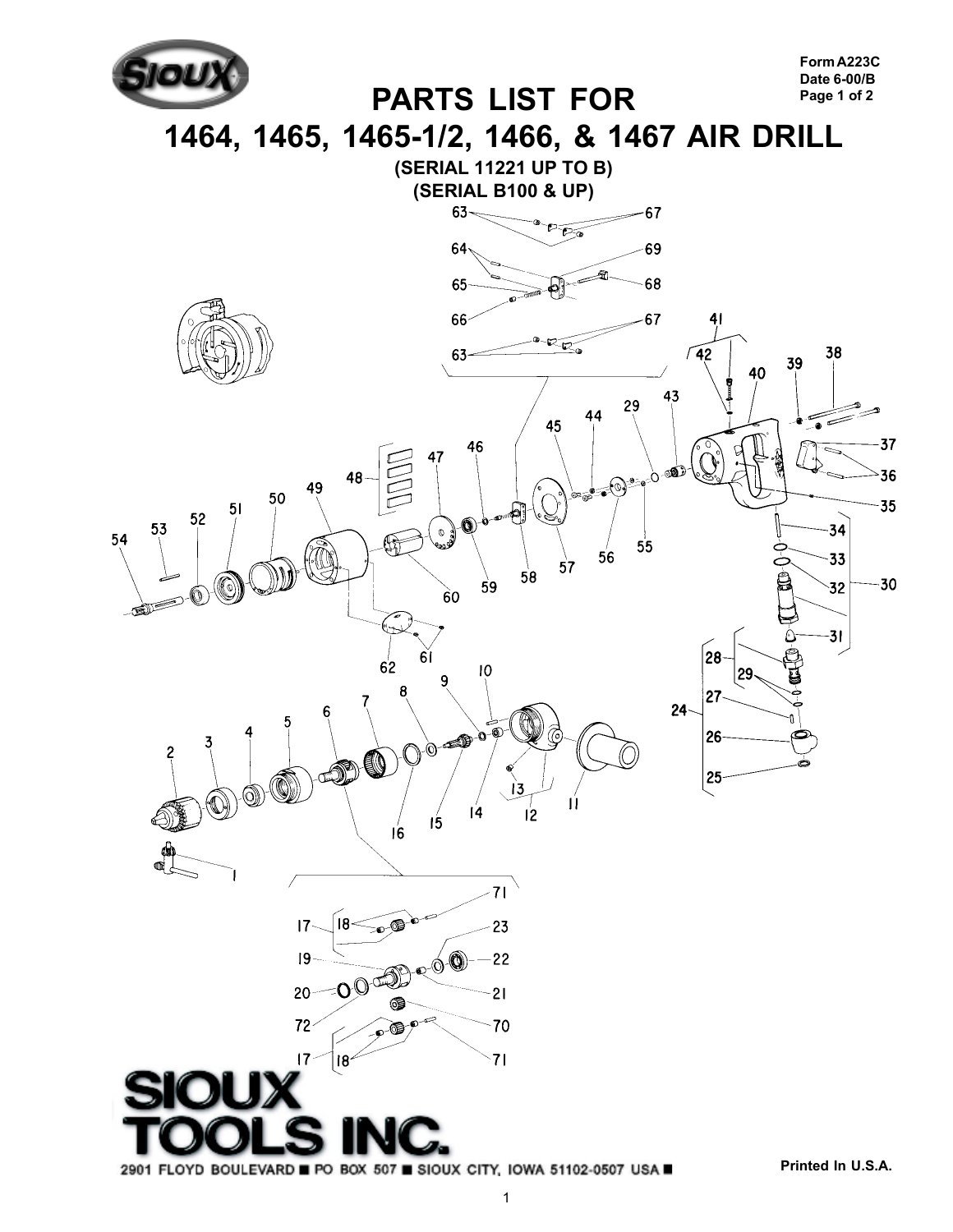

## **PARTS LIST FOR 1464, 1465, 1465-1/2, 1466, & 1467 AIR DRILL (SERIAL 11221 UP TO B)**

**(SERIAL B100 & UP)**

| Fig. | Part  |                                                   | Fig. | Part       |                                                |
|------|-------|---------------------------------------------------|------|------------|------------------------------------------------|
| No.  | No.   | <b>Description</b>                                | No.  | No.        | <b>Description</b>                             |
| 1.   | 30011 | Key-Chuck                                         | 38.  | 07129      | Screw $(4)^*$                                  |
| 2.   |       | 21002 Chuck-3/8" Capacity (1465)                  | 39.  | Q9724      | Washer-Lock (4)*                               |
|      |       | 21137 Chuck-1/2" Capacity (1464, 1465-1/2, 1466,  | 40.  | 43073      | Ass'y-Handle (Incl. Fig. 24-37, 41-45, 55, 56) |
|      |       | 1467)                                             | 41.  | 44253      | Oiler Screw & "O" Ring                         |
| 3.   |       | 44493 Retainer                                    | 42.  | 14369      | Ring-"O"                                       |
| 4.   |       | 10198 Bearing-Ball                                | 43.  | 43664      | Ass'y-Governor Valve                           |
| 5.   |       | 44494 Support-Spindle                             | 44.  | 09704      | Washer-Lock (2)*                               |
| 6.   | 43327 | Ass'y-Planetary Gear (1465, 1466, 1467)           | 45.  | 06325      | Screw $(2)^*$                                  |
|      | 63583 | Ass'y-Planetary Gear (1464)                       | 46.  | 35067      | Washer-Wave                                    |
| 7.   |       | 19197 Gear-Ring                                   | 47.  | 10520      | End Plate-Rear                                 |
| 8.   | 35128 | Washer                                            | 48.  | 33997      | Vane-Rotor (Set of 4)                          |
| 9.   | 35134 | Washer                                            | 49.  | 12276      | Housing                                        |
| 10.  | 30467 | Pin                                               | 50.  | 33979      | Cylinder                                       |
| 11.  | 63349 | Ass'y-Side Handle                                 | 51.  | 10521      | Plate-Front End (Up to Ser. No. B)             |
| 12.  |       | 12299 Case-Gear                                   |      | 10531      | Plate-Front End (Ser. No. B -100 & up)         |
| 13.  |       | 30356 Fitting-Grease                              | 52.  | 10203      | Bearing-Ball (Up to Ser. No. B)                |
| 14.  |       | 10042 Bearing-Needle                              |      | 10228      | Bearing-Ball (Ser. No. B -100 & up)            |
| 15.  |       | 19461 Gear & Pinion (1465)                        | 53.  | 44219      | Key-Rotor                                      |
|      |       | 19462 Gear & Pinion (i466, 1467)                  | 54.  | 22641      | Spindle-Rotor (1464, 1465)                     |
|      |       | 19493 Gear & Pinion (1464)                        |      | 22642      | Spindle-Rotor (1466, 1467)                     |
| 16.  |       | 21531 Ring-Lock                                   | 55.  | 14750      | Retainer-Screw (2)*                            |
| 17.  |       | 19324 Ass'y-Gear & Bearing (2)*(1465, 1466, 1467) | 56.  | 44245      | Retainer-Governor Valve                        |
|      |       | 19325 Ass'y-Gear & Bearing (2)*(1464)             | 57.  | 14751      | Gasket                                         |
| 18.  |       | 10028 Bearing-Needle (4)*                         | 58.  | 43672      | Ass'y-Governor (1464, 1465, & 1466)            |
| 19.  |       | 22640 Spindle-Chuck (1465, 1466, 1467)            |      | 43670      | Ass'y-Governor (1467)                          |
|      |       | 64184 Spindle-Chuck (1464)                        | 59.  | 10241      | Bearing-Ball                                   |
| 20.  |       | 21524 Ring-Retaining (Used on Some Models)        | 60.  | 44220      | Rotor                                          |
|      | 21753 | Ring-Retaining (1464)                             | 61.  | 06000      | Screw $(2)^*$                                  |
| 21.  |       | 10044 Bearing-Needle                              |      | 62. 20368R | Plate-Name                                     |
| 22.  |       | 10203 Bearing-Ball                                | 63.  | 44379      | Spacer-Governor (1465, 1466, 1464)(4)*         |
| 23.  |       | 25976 Washer                                      |      | 44218      | Spacer-Governor (1467)(4)*                     |
| 24.  | 43133 | Ass'y-Swivel                                      | 64.  |            | 30336 Pin-Roll (2)*                            |
| 25.  | 21523 | Ring-Retaining                                    | 65.  | 21411      | Spring-Governor (Red)(1465, 1466, 1464)        |
| 26.  | 13201 | Swivel                                            |      | 21416      | Spring-Governor (Green)(1467)                  |
| 27.  | 34819 | Pin                                               | 66.  | 13183      | Nut-Governor Adjusting                         |
| 28.  |       | 43334 Ass'y-Swivel Body                           | 67.  | 35069      | Weight-Governor (1465, 1464,                   |
| 29.  |       | 14312 Ring-"O" (3)*                               |      |            | $(1466)(4)^*(1467)(6)^*$                       |
| 30.  | 33998 | Ass'y-Throttle Valve                              | 68.  | 43666      | Ass'y-Bearing Support & Spindle                |
| 31.  | 33993 | Ass'y-Air Screen                                  | 69.  |            | 44222 Frame-Governor                           |
| 32.  | 14307 | Ring-"O"                                          | 70.  | 19206      | Gear-Pinion (1464)                             |
| 33.  | 14274 | Ring-"O"                                          | 71.  | 30467      | Pin (1465, 1466, 1467)(2)*                     |
| 34.  | 30424 | Pin                                               |      | 30369      | Pin (1464)(2)*                                 |
| 35.  | 30375 | Fitting-Grease                                    | 72.  | 35260      | Washer (1464)                                  |
| 36.  | 30347 | Pin $(2)^*$                                       |      |            |                                                |
| 37.  | 33967 | Ass'y-Trigger                                     |      |            |                                                |

\*Order Quantity As Required

**AL, AND MODEL NUMBER WHEN RINGPARTS** 



2901 FLOYD BOULEVARD PO BOX 507 BIOUX CITY, IOWA 51102-0507 USA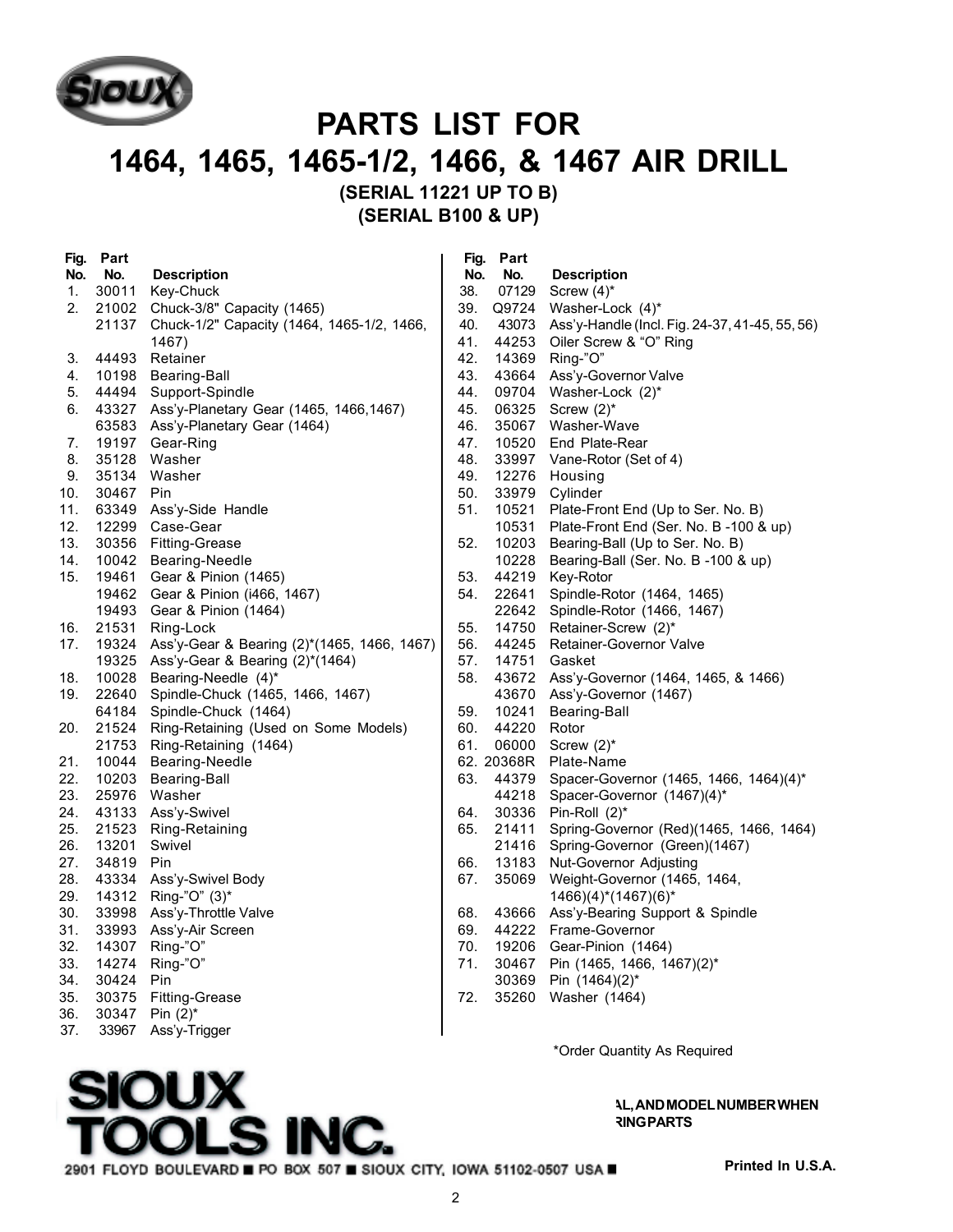

**High Pressure Seal Maintenance:**

Seal Leak: the swivel seal may intermittently leak a little bit. If the leak becomes continuous at operating pressure, the high pressure seal should be replaced.

## **Troubleshooting:**

**Seals wear out quickly**: inspect the portion of the shaft that passes through the bronze backup. If it appears galled, or the inside of the backup is galled, the shaft needs to be lightly polished to remove the bronze buildup (but not polished enough to remove the coating) and the bronze backup needs to be replaced. If seals are wearing quickly but the above has not happened, the bronze backup is worn oversize and needs to be replaced.

**Maintenance:** \*Blow out all water with compressed air before storing tool!



### **Operation:**

If the swivel will be used at rotation speeds above 500 rpm, the swivel should be allowed a 1/2 hour break-in period where the swivel is run at operating pressure, but with a maximum rotation speed of 500 rpm. The swivel should never be rotated without water passing thru.



Use anti-seize on all threaded connections to prevent galling. Grease the swivel whenever the H.P Seal needs replacement, depending on rotation speed and service conditions.

## **Description:**

The **UHS** swivel was designed to convey high pressure water from a stationary line to a powered rotating or twisting assembly. It is typically used on lancing machines, surface cleaning machines, and hose reels. The swivel requires a torque of 15 to 50 in-lb to overcome the rotational drag of the high pressure seal while operating at working pressure.

The **UHS** swivel is rated for 40,000 psi (2800 bar) working pressure, and a maximum rotation speed of 1500 rpm. It has a flow capacity rating of  $Cv = .3$ . To determine pressure loss thru the swivel at a given flow, divide the flow by the Cv and square the result. This is the pressure drop in psi.

A single high pressure seal is used to provide leak free operation. The seal life will vary depending on the rotation speed. Higher rotation speeds result in shorter seal life. The high pressure seal is considered a wear item, and can be replaced easily and inexpensively.

The **UHS** swivel has a 9/16 High Pressure Autoclave female inlet connection, and the outlet has a 9/16 High Pressure Autoclave LH male shaft connection.

| <b>Maximum Operating Pressure</b> | 40,000 (2800 bar) |  |  |
|-----------------------------------|-------------------|--|--|
| <b>Inlet Connection</b>           | $9/16$ HP         |  |  |
| <b>Rotation Speed, Max</b>        | $1,500$ rpm       |  |  |
| <b>Shaft Connection</b>           | $9/16$ HP         |  |  |
| <b>Torque Required</b>            | 15 - 50 in-lb     |  |  |
| <b>Flow Rating</b>                | 0.3 <sub>Cv</sub> |  |  |